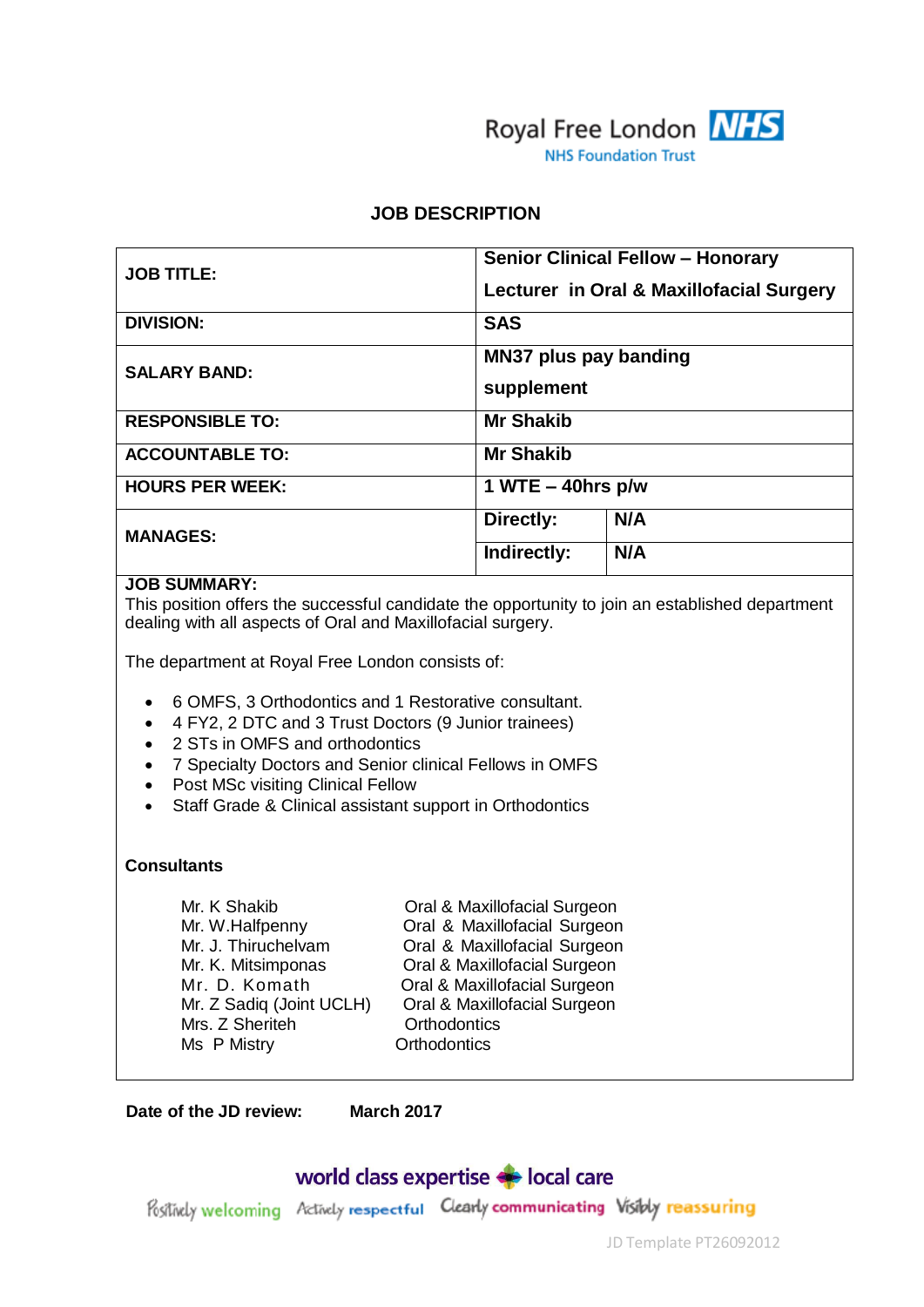#### **MAIN DUTIES AND RESPONSIBILITIES**

#### **Royal Free World Class Values**

The post holder will offer World Class Care to service users, staff, colleagues, clients and patients alike so that everyone at the Royal Free can feel:

- Welcome all of the time . Confident because we are clearly communicating
- Respected and cared for . Reassured that they are always in safe hands

## **1. CLINICAL RESPONSIBILITIES**

- To assist the Consultant in the running of outpatient clinics. This will include the examination of new patients, and review patients and to carry out local anaesthetic surgical procedures under the direction of the Consultant.
- To carry out pre- and post- operative management of inpatients and day case patients.
- To attend operating sessions both in main theatres and the day case unit, to assist and operate under supervision.
- To see emergency patients referred by the Accident & Emergency department and other departments within the hospital.
- To support the junior trainees both in clinic and whilst on call.
- This role involves a 1:7 night and weekend middle grade non resident on-call cover based at Barnet Hospital but covering all sites managed by the Trust.

## **2. ACADEMIC RESPONSIBILITIES**

- To manage weekly departmental teaching sessions. This involves invitation and planning of external speakers.
- To plan clinical or laboratory based research project under the supervision Mr Kaveh Shakib. The nature of the research project will be finalized and would be influenced by the interest of the applicant.
- To lecture to medical students, core trainees, external general dental and medical practitioners on relevant aspects of OMFS.
- To take part in undergraduate OSCE examinations for medical school.
- It would be advantages for the applicant to register and work towards a higher degree whilst in this post.

#### **3. RESPONSIBILITY FOR PATIENTS**

- The A&E Department is based at Barnet General Hospital and all emergency admissions under OMFS will be based at Barnet.
- The Clinical fellow accepts that they will also perform duties in emergencies and unforeseen circumstances at the request of other appropriate consultants. It has been agreed between the professions and the Department that while juniors accept that they will perform such duties, the Secretary of State stresses that additional commitments arising under the sub-section are exceptional and in particular that juniors should not be required to undertake work of this kind for

# world class expertise  $\blacktriangleright$  local care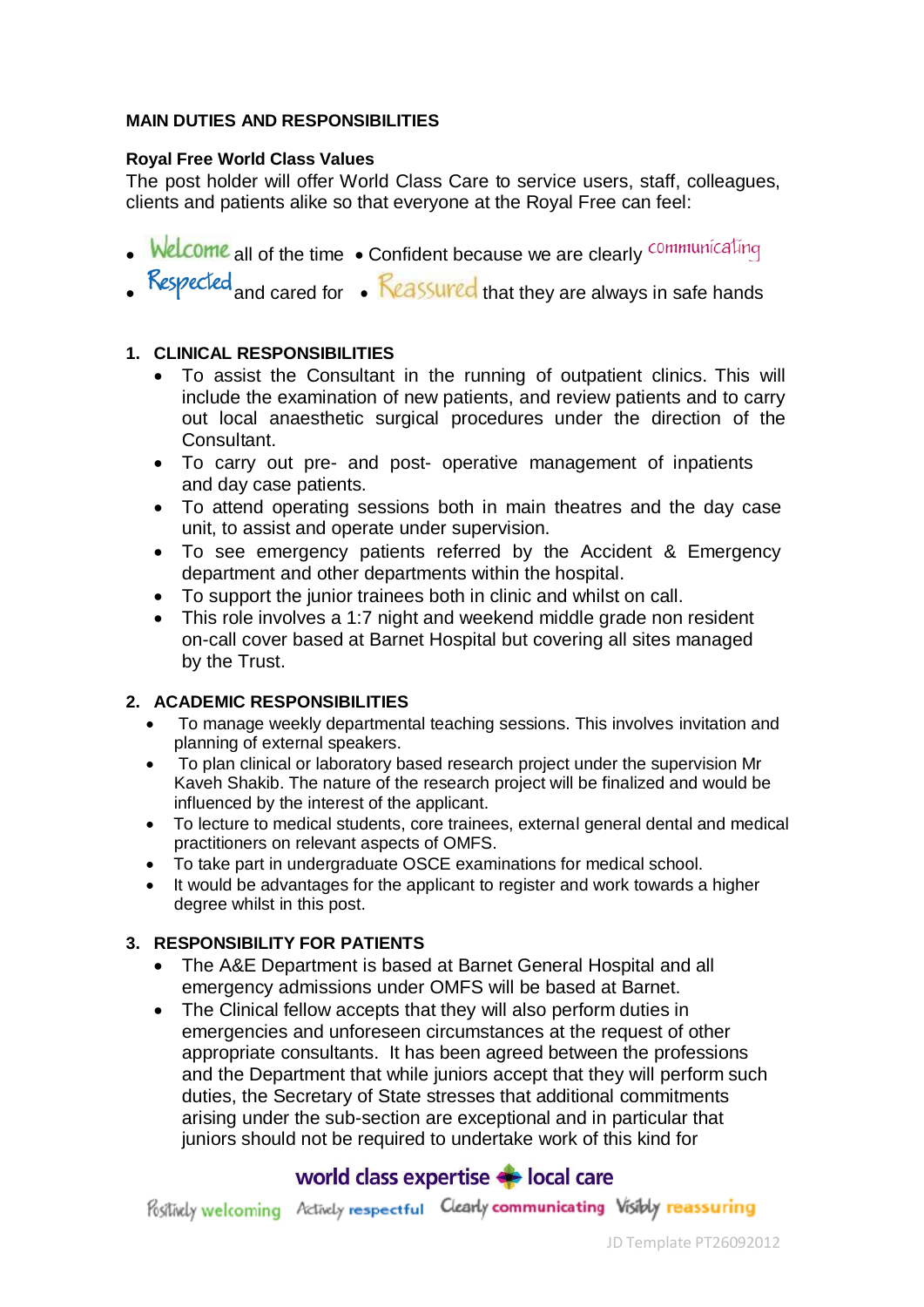prolonged periods or on a regular basis

- Adult OMF Surgery is carried out at Chase Farm Hospital on a day-case or in-patient basis. The Ward and HDU for adult patients is shared with other surgical specialties.
- OMF Surgery both for day-cases and in-patients is carried out in a dedicated OMF Theatre within the main operating suite at Chase Farm Hospital. Paediatric OMF Surgery will be carried out at Barnet General Hospital.
- OMFS out-patient clinics are held both at Royal Free Hampstead, Chase Farm, Barnet General and Edgware Community Hospital Hospitals.

## **4. RESPONSIBILITY FOR POLICY AND SERVICE DEVELOPMENT**

- There is an active Postgraduate Medical Centre at both Hospitals where regular clinical meetings take place.
- Medical Audit meetings are held regularly and in which all clinicians are expected and encouraged to take an active part.
- There are OMFS departmental teaching sessions taking place every Friday afternoon at the Barnet site.

# **GENERAL RESPONSIBILITIES**

#### **Infection Control**

Infection control is everyone's responsibility. All staff, both clinical and non clinical, are required to adhere to the Trust's Infection Prevention and Control policies and procedures and the Health Act (2006) Code of Practice for the prevention and control healthcare associated infections and make every effort to maintain high standards of infection control at all times thereby reducing the risk of Healthcare Associated infections.

It is the duty of every member of staff to take personal responsibility for the prevention and control of infection, as laid down in the Trust's polices and procedures which reflect the statutory requirements of the Hygiene Code.

- To work in close collaboration with the Infection Control Team.
- To ensure that monitoring of clinical practice is undertaken at the agreed frequency.
- To ensure that the ward environments are cleaned and maintained to the highest standards; ensuring that shortfalls are rectified, or escalate as necessary.
- To ensure that all relevant monitoring data and issues are provided to the Directorate's Governance structures.
- To ensure that all staff are released to attend infection control-related educational sessions and staff with specialist roles, e.g. link practitioners, are released to undertake their duties.

#### **Health and Safety at Work**

The post holder is required to:

 Take reasonable care for the health and safety of himself/herself and other persons who may be affected by their actions or omissions at work.

# world class expertise  $\blacktriangleright$  local care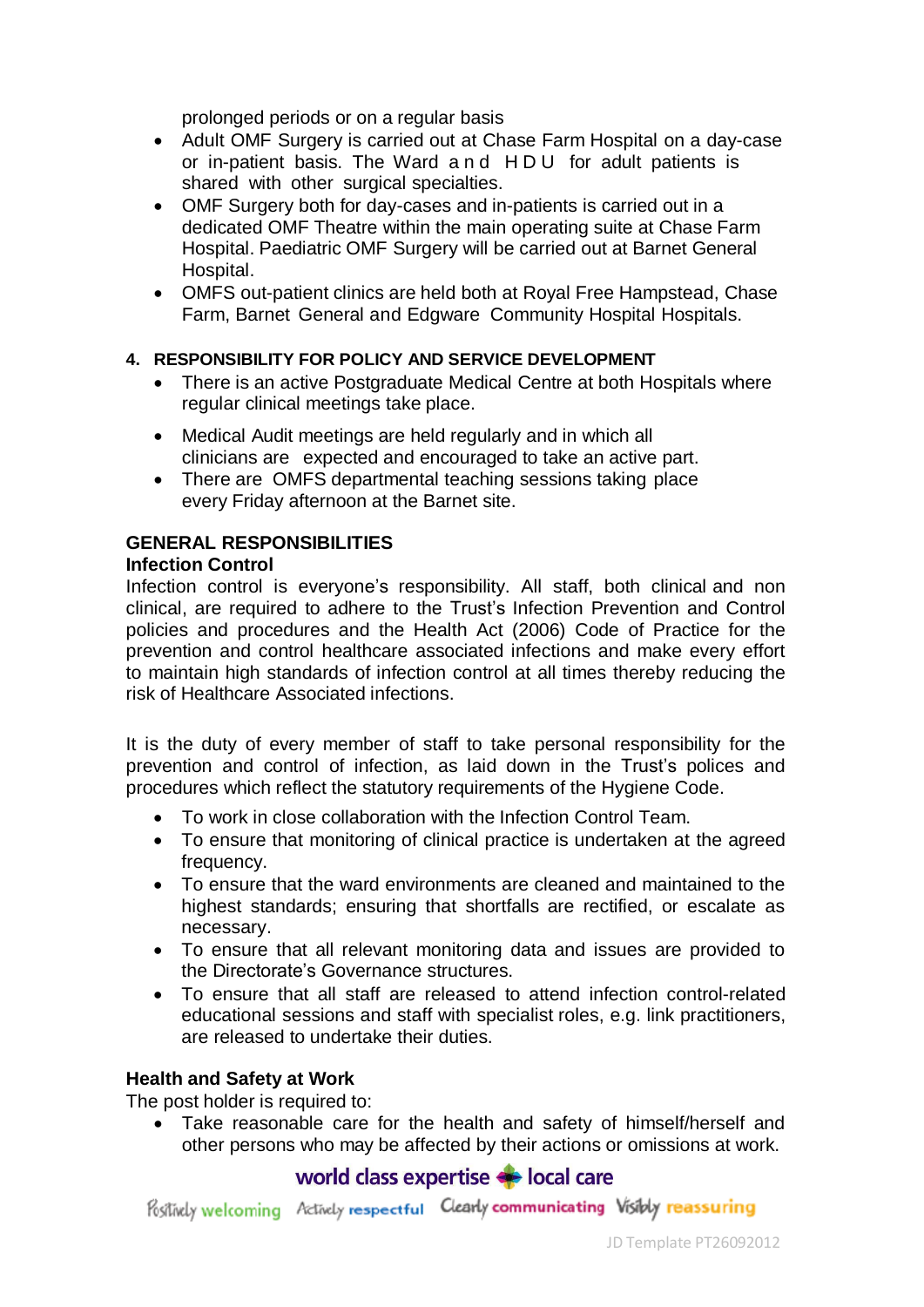Co-operate with the employer in ensuring that all statutory and other requirements are complied with.

## **Confidentiality & Data Protection**

The post holder has a responsibility to comply with the Data Protection Act 1998 and maintain confidentiality of staff, patients and Trust business.

If you are required to process information, you should do so in a fair and lawful way, ensuring accuracy is maintained. You should hold information only for the specific registered purpose and not use or disclose it in any way incompatible with such a purpose.

You should disclose information only to authorised persons or organisations as instructed. Breaches of confidentiality in relation to information will result in disciplinary action, which may include dismissal. Employees are expected to comply with all Trust policies and procedures and to work in accordance of the Data Protection Act 1998. For those posts where there is management or supervision of other staff it is the responsibility of that employee to ensure that their staff receive appropriate training (e.g. HISS induction, organising refresher sessions for staff when necessary.)

#### **Conflict of Interest**

The Trust is responsible for ensuring that the services for patients in its care meet the highest standards. Equally, it is responsible for ensuring that staff do not abuse their official position, to gain or benefit themselves, their family or friends.

#### **Equality and Diversity**

The Trust values equality and diversity in employment and in the services we provide. It is committed to promoting equality and diversity in employment and will keep under review our policies and procedures to ensure that the job related needs of all staff working in the Trust are recognised. The Trust aims to ensure that all job applicants, employees or clients are treated fairly and valued equally regardless of sex, marital status, domestic circumstances, age, race, colour, disablement, ethnic or national origin, social background or employment status, sexual orientation, religion, beliefs, HIV status, gender reassignment, political affiliation or trade union membership. Selection for training and development and promotion will be on the basis of the individual's ability to meet the requirements for the job.

You are responsible for ensuring that the Trust's policies, procedures and obligation in respect of promoting equality and diversity are adhered to in relation to both staff and services.

#### **Vulnerable Groups**

- To carry out responsibilities in such a away as to minimise risk of harm to children, young people and vulnerable adults and to promote their welfare in accordance with the Children Act 2004, Working Together to Safeguard Children (2006) and No Secrets guidance (DH 2000).
- To demonstrate an understanding of and adhere to the trust's child

## world class expertise  $\blacktriangleright$  local care